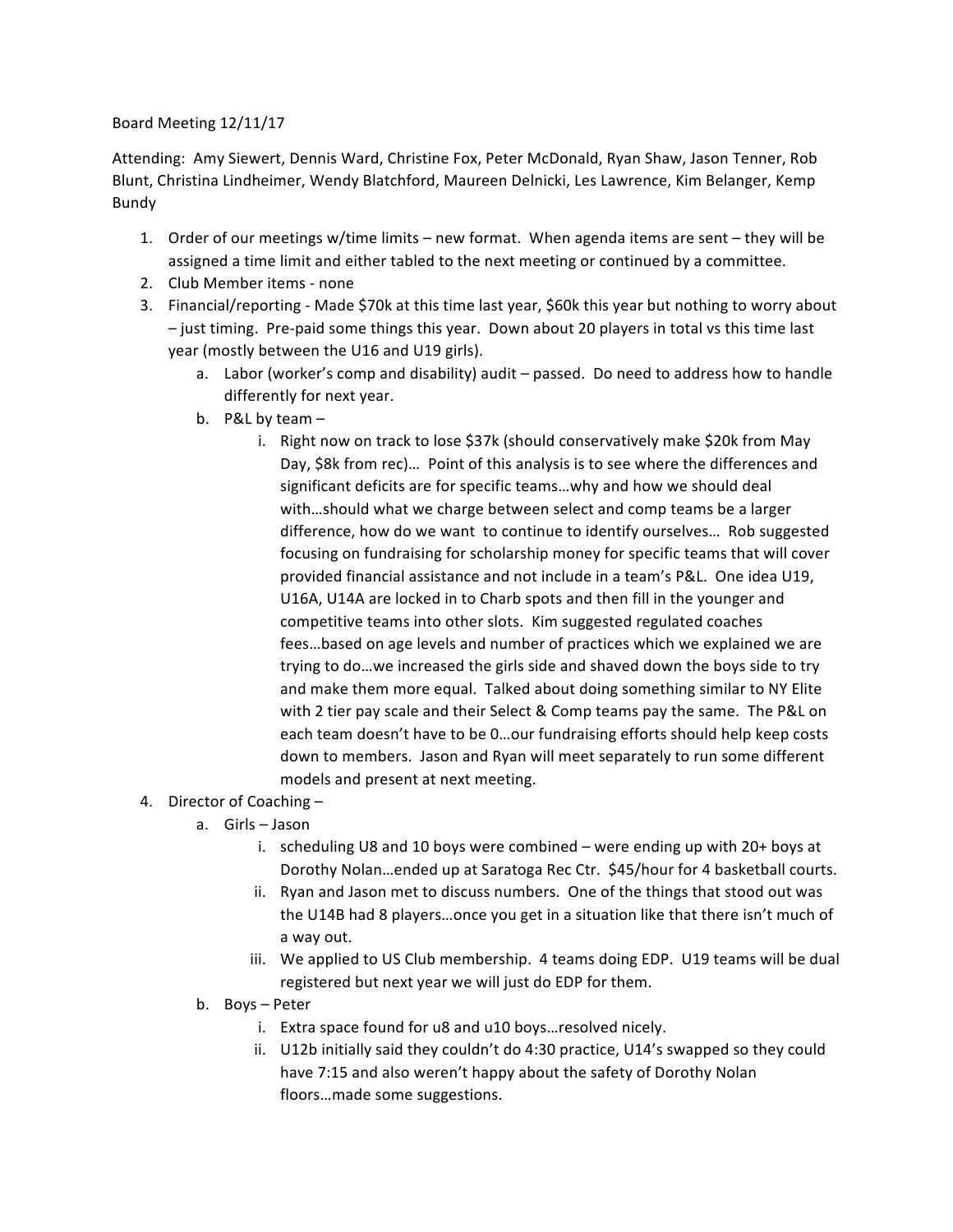- iii. Were able to add strength training with Rock Your Fitness Saturday mornings for U16 and U19s.
- iv. Trying to promote Winter Academy for Juan and Miguel. Tina said 17 are registered so far.
- v. Miguel has a winter clinic as well to make some money please help promote.
- 5. Amy need to make sure everyone has done their risk management.
- 6. Registrar  $-$  Tina
	- a. 265 registered, down 89 year to year. We will get some more in Jan and Feb.
- 7. Team Manager update Wendy did a check in with all managers last week all seemed to be doing well.
- 8. Website update still registration going through SI Play. We need to discuss next year if we are going to go through Sports Engine or continue to use SI Play. If we go with Sports Engine - we can switch our website to SE...
- $9.$  Charbs  $$ 
	- a. Turf/Floor Dennis is looking up the company to order more tiles. Tiles are starting to come apart again in front of the goal. The company that laid it last time offered to come back and finish but we still need more tiles.
	- b. Furnace part of the agreement is the club needs to pay for the annual maintenance. One is good. The other one is ending its life span. Hank is going to start discussing with Charbonneau's about replacing the old one.
	- c. Cleaning bathrooms Amy will organize volunteer time to get someone to clean the bathroom once a week (ideally Wed) to fulfill 30 minutes of volunteer time...maybe require 4-6 visits
- 10. Paul Brock scholarship Rob are we going to continue it? Need to decide by next month and get a committee together. Tina motions to move forward with Paul Brock, Christine 2nds, all in favor.
- 11. May Day College Showcase Mark Shear from Golden Goal presented last week. We asked him to come back with a proposal. They will run it. We will need some volunteers (field marshalls, parking attendants). We will split the concessions 50/50. He threw out that he will be fielding 6 teams during that weekend that are using turf fields, so we would just be using the grass fields or he's asking if those 6 teams can have a discounted entry fee to participate. We proposed to do it a different weekend so that we don't have that conflict or those teams can participate but at the full fee or a slightly discounted rate but not 80% off. We also asked about adding a U15 level. We need to make a decision soon so we can start promoting May Day. Board members are in agreement that we should make 100% of profit of the younger teams' hotels as we have and we will split the profit of the older teams playing at Golden Goal 50/50. Les originally thought even if we made zero from playing up there, it would be a benefit to the club by giving our older teams a tournament for free. We need to let it run through gotsoccer - that's the better tracking method for both as well. He wants us to pay the referees, do the scheduling, etc. Also, if we sanctioned it under US Soccer instead of CDYSL we could do it any weekend.
- 12. Uniform issues and possibly a uniform policy one team this year went outside the rest of the club. They purchased red uniforms with white socks and purchased through their own resource....so we do not receive a benefit from the sales of the uniforms. Kemp drew up an amendment to the bylaws regarding uniforms (attached)…in addition to the club withholding